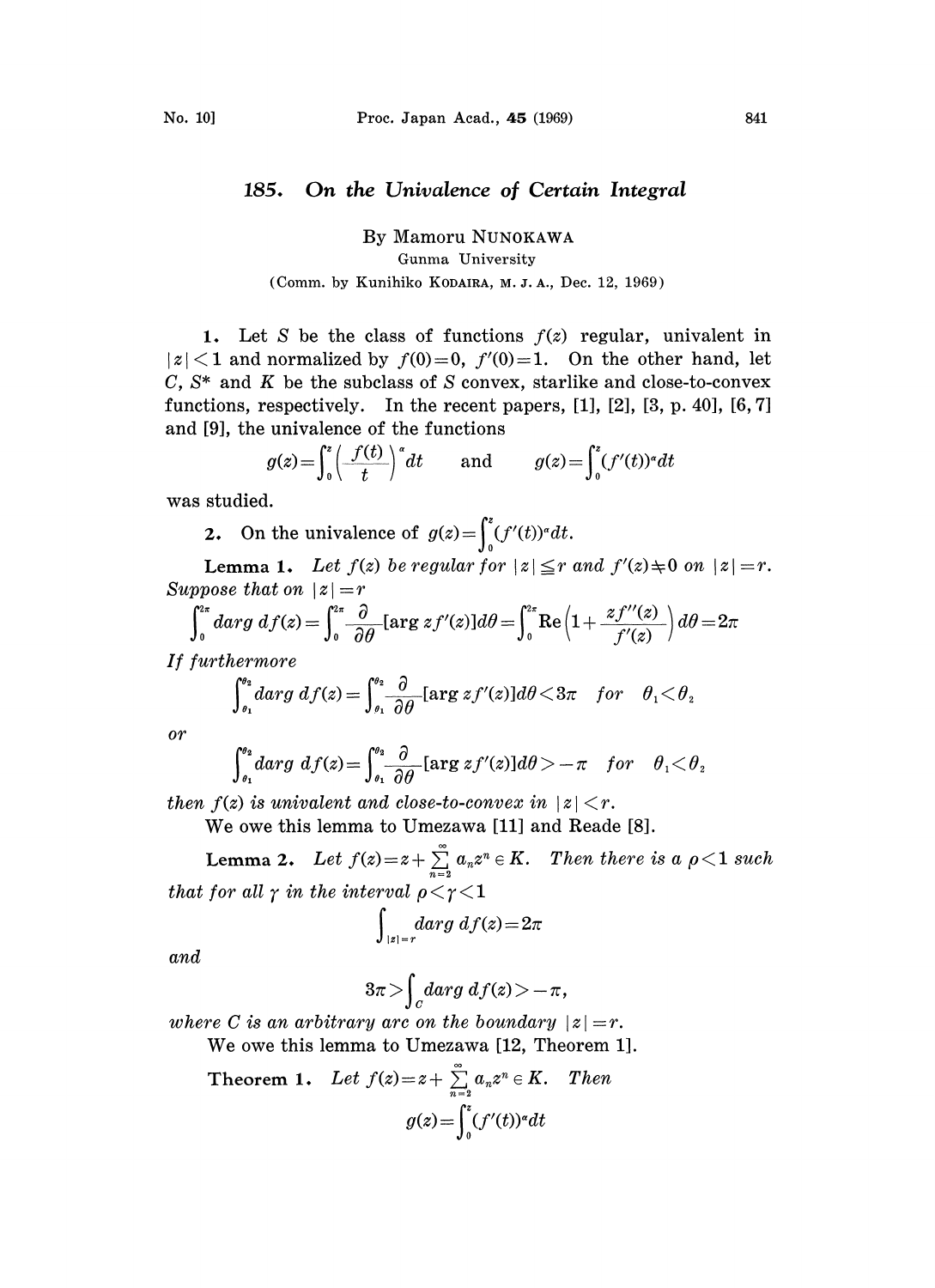belongs to S and close-to-convex for  $-\frac{1}{2}\leqq \alpha \leqq 1$ 

**Proof.** From Lemma 2 there is a  $\rho < 1$  such that for all r in the interval  $\rho < r < 1$ 

$$
\int_{|z|=r} darg \, df(z) = 2\pi
$$

and

$$
(2) \t 3\pi > \int_{C} darg \ d f(z) > -\pi,
$$

where C is an arbitrary are on the boundary  $|z|=r$ .

It is easily obtained that

$$
\int_C darg\ dg(z) = \alpha \int_C darg\ df(z) + (1-\alpha) \int_C darg\ dz
$$

and therefore from (1)

$$
\int_{|z|=r} darg \ dg(z) = \alpha \int_{|z|=r} darg \ df(z) + (1-\alpha) \int_{|z|=r} darg \ dz = 2\pi.
$$
  
Letting  $\alpha$  be a negative real number, then we have from (2)

$$
\int_{C} darg \ dig(z) \leq \alpha \int_{C} darg \ df(z) + 2\pi (1-\alpha) < -\alpha \pi + 2\pi (1-\alpha) = 2\pi - 3\alpha \pi.
$$

Therefore we have

$$
\int_{C} darg \, dg(z) < 3\pi \quad \text{for} \quad -\frac{1}{3} \leq \alpha < 0.
$$

Taking r sufficiently near to 1, it follows from Lemma 1 that  $g(z)$ is univalent and close-to-convex in  $|z|$  < 1 for  $-\frac{1}{3} \leqq \alpha < 0$ .

Applying this result and [9, Theorem 1] we can complete our proof. This is an improvement of [9, Theorem 1].

**Theorem 2.** Let  $f(z)=z+\sum_{n=2}^{\infty}a_nz^n\in C$ . Then  $g(z) = \int_{0}^{z} (f'(t))^{a} dt$ 

belongs to S and close-to-convex for  $-0.5 \le \alpha \le 1.5$ .

**Proof.** Since  $f(z)$  is a convex function we have

$$
\int_{\mathit{C}}darg\;df(z)\!>\!0
$$

where C is an arbitrary arc on the boundary  $|z|=r$  and so by the same method as in the proof of Theorem 1 we can prove from Lemma 1 that  $g(z)$  is univalent and close-to-convex in  $|z|$  < 1 for  $-0.5 \le \alpha$  < 0. Applying this result and [7, Theorem 3] we can complete our proof.

3. On the univalence of  $g(z) = \int_0^z \left(\frac{f(t)}{t}\right)^{\alpha} dt$ .

**Lemma 3.** Let 
$$
f(z) = z + \sum_{n=2}^{\infty} a_n z^n \in K
$$
. Then we have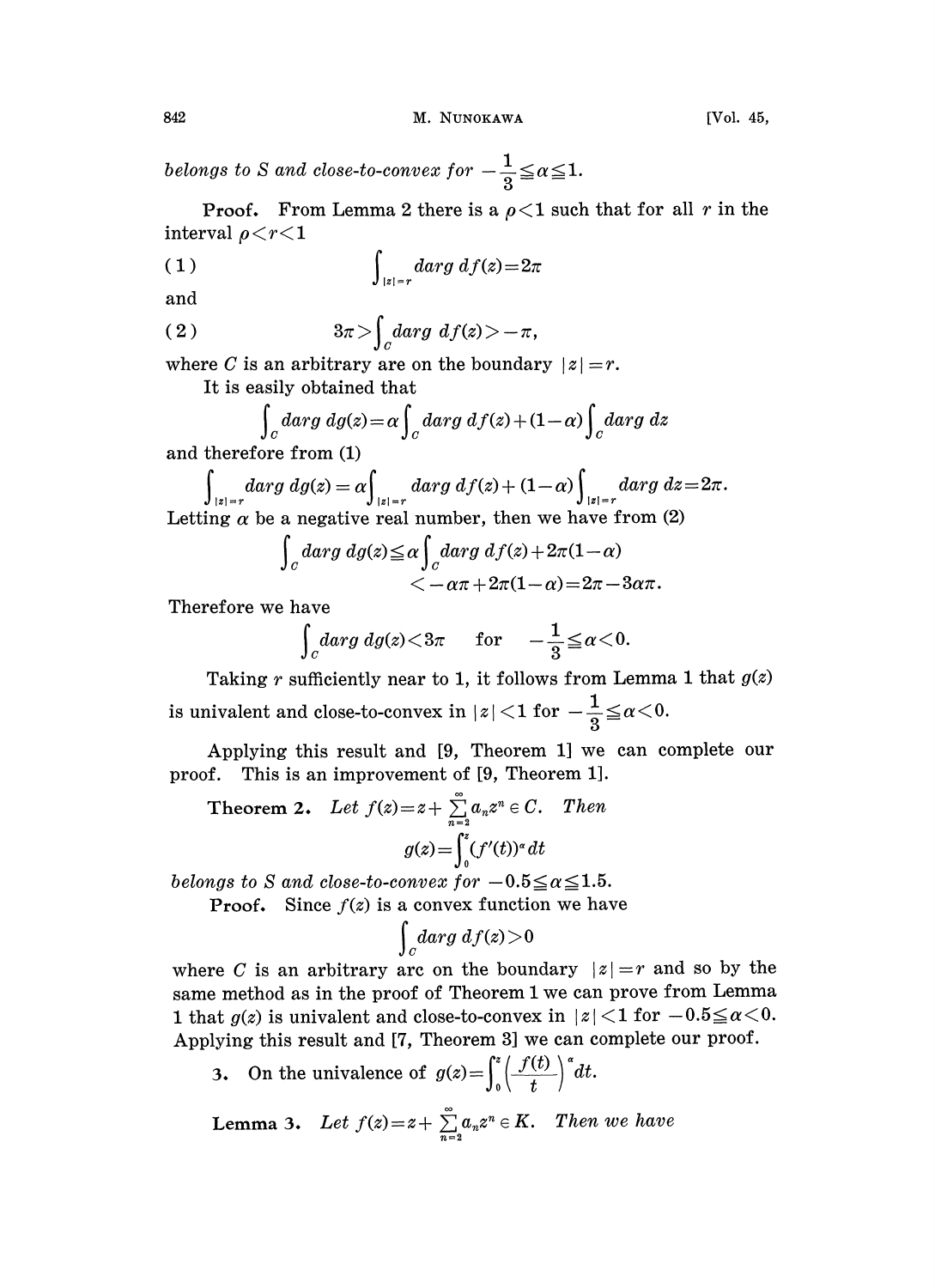Univalence of Certain Integral 843

$$
No. 10]
$$

$$
3\pi > \int_{C} darg \ f(z) > -\pi
$$

where C is an arbitrary arc on the boundary  $|z|=r<1$ .

**Proof.** Since  $f(z)$  is close-to-convex, there exists by [4] a convex function  $h(z)$  such that

$$
\text{Re}\frac{f'(z)}{h'(z)}\!>\!0\qquad \qquad \text{in}\quad |z|\!<\!1.
$$

Then we have

$$
\text{Re}\frac{f(z)}{h(z)}>0 \qquad \qquad \text{in} \quad |z|<1
$$

by Sakaguchi [10], [5]. This shows that

$$
\pi > \int_C darg \frac{f(z)}{h(z)} > -\pi
$$

where C is an arbitrary arc on the boundary  $|z|=r<1$  and so that

$$
3\pi \geq \int_C darg \, h(z) + \pi \geq \int_C darg \, f(z) > \int_C darg \, h(z) - \pi \geq -\pi.
$$

This completes our proof.

**Theorem 3.** Let 
$$
f(z) = z + \sum_{n=2}^{\infty} a_n z^n \in K
$$
. Then  

$$
g(z) = \int_0^z \left(\frac{f(t)}{t}\right)^s dt
$$

belongs to S and close-to-convex in  $|z|$  < 1 for  $-\frac{1}{3} \leqq \alpha \leqq 1$ .

**Proof.** Take *r* sufficiently near to 1. Then we have on 
$$
|z| = r < 1
$$
  
\n
$$
\int_{|z|=r} darg \, dg(z) = \int_{|z|=r} darg \, g'(z) + \int_{|z|=r} darg \, dz
$$
\n
$$
= \alpha \int_{|z|=r} darg \, f(z) + (1-\alpha) \int_{|z|=r} darg \, dz = 2\pi.
$$

Let  $\alpha$  be a negative real number. Then we have from Lemma 3

$$
\int_{C} darg \ dg(z) = \alpha \int_{C} darg \ f(z) + (1 - \alpha) \int_{C} darg \ dz < -\alpha \pi + 2\pi (1 - \alpha).
$$

Therefore we have

$$
\int_{C} darg\ dg(z) < 3\pi \quad \text{for} \quad -\frac{1}{3} \leqq \alpha < 0.
$$

This shows that  $g(z)$  is univalent and close-to-convex in  $|z|$  < 1 for  $-\frac{1}{3} \le \alpha < 0$ . On the other hand, we have also

$$
\int_{C} darg \ dg(z) > -\pi \quad \text{for} \quad 0 \leq \alpha \leq 1.
$$

Therefore  $g(z)$  is univalent and close-to-convex in  $|z|$  < 1 for  $0 \le \alpha \le 1$ . This completes our proof and improves [1, Theorem 1].

**Theorem 4.** Let 
$$
f(z) = z + \sum_{n=2}^{\infty} a_n z^n \in S^*
$$
. Then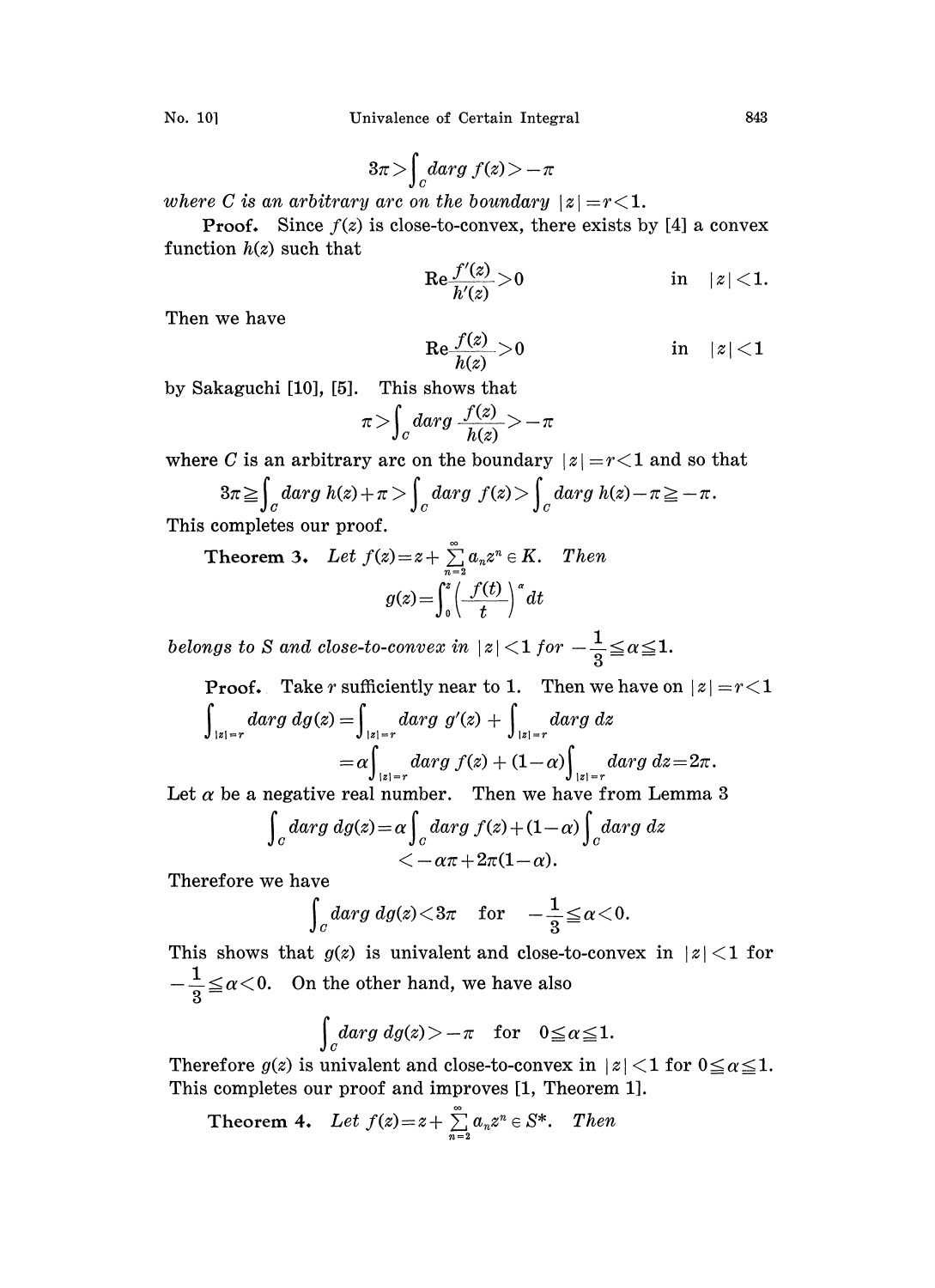844 M. NUNOKAWA [Vol. 45,

$$
g(z) = \int_0^z \left(\frac{f(t)}{t}\right)^s dt
$$

belongs to S and close-to-convex in  $|z|$  < 1 for  $-0.5 \le \alpha \le 1.5$ .

**Proof.** Take r sufficiently near to 1. Then we have on  $|z|=r<1$ 

$$
\int_{|z|=r} darg \ dgd(z) = \alpha \int_{|z|=r} darg \ f(z) + (1-\alpha) \int_{|z|=r} darg \ dz = 2\pi
$$
\nSince  $f(z)$  is starlike in  $|z| < 1$ , we have

 $\int_c darg f(z)$ where C is an arbitrary arc on the boundary  $|z|=r$ . Let  $\alpha$  be a negative real number. Then we have

$$
\int_C darg \ dg(z) = \alpha \int_C darg \ f(z) + (1 - \alpha) \int_C darg \ dz
$$

$$
< (1 - \alpha) \int_C darg \ dz \leq 2\pi (1 - \alpha).
$$

Therefore we have

 $\int_{C}^{darg\,dg(z)< 3\pi} {\rm~~for~~} -0.5 {\leq} \alpha {<} 0.$ 

Applying Lemma 1 to  $g(z)$  we have that  $g(z)$  is univalent and close-to-convex in  $|z|$  < 1 for  $-0.5 \le \alpha$  < 0. For the case in which  $\alpha$  is a positive real number, we have also

$$
\int_{C} darg \, dg(z) > -\pi \quad \text{for} \quad 0 \leq \alpha \leq 1.5
$$

Therefore  $g(z)$  belongs to S and close-to-convex in  $|z|$  < 1 for  $0 \le \alpha \le 1.5$ . This completes our proof. By the same method as above we obtain the following theorems:

Theorem 5. Let 
$$
f(z) = z + \sum_{n=2}^{\infty} a_n z^n \in C
$$
. Then  

$$
g(z) = \int_0^z \left(\frac{f(t)}{t}\right)^s dt
$$

is univalent and close-to-convex in  $|z|$  < 1 for  $-1 \le \alpha \le 3$ .

Theorem 6. Let 
$$
f(z) = z + \sum_{n=2}^{\infty} a_n z^n \in S^*
$$
. Then  
\n
$$
g(z) = \int_0^z \left( \frac{tf'(t)}{f(t)} \right)^{\alpha} dt
$$
\nis univalent and close-to-convex in  $|z| < 1$  for  $-1 \le \alpha \le 1$ .

Theorem 7. Let  $f(z) = z + \sum_{n=2}^{\infty} a_n z^n$  be regular, univalent and  $\text{Re}\frac{J(z)}{z}$  > 0 in  $|z|$  < 1 and

$$
g(z) = \int_0^z \left(\frac{f(t)}{t}\right)^{\alpha} dt
$$

Then  $g(z)$  is univalent and close-to-convex in  $|z|$  < 1 for  $-1 \le \alpha \le 1$ .